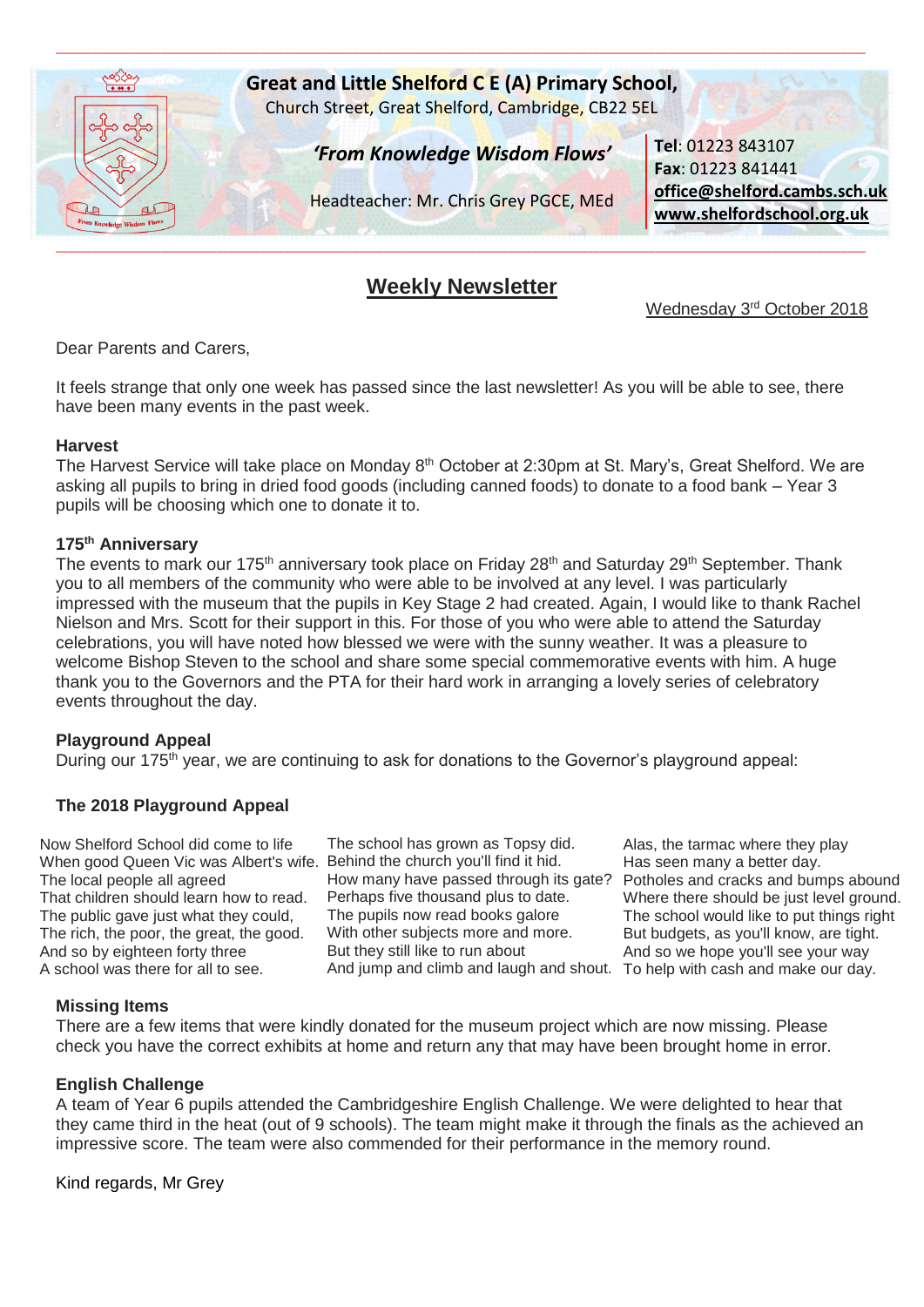# **Announcements**

# **Road safety**

As we all know, there are often issues with traffic along Church Street. However, we have recently had several reports of dangerous/inconsiderate driving during drop off and pick up times, including turning in roads and driveways. Whilst we accept that this road is not just used by people gaining access to the school, please can we remind parents to be vigilant, patient and considerate? Thank you for helping to keep our children safe.

# **Bug busting**

We have had reports of **head lice** in school. Please can we ask all parents to help us achieve a head lice free school by checking your child's hair **tonight or as soon as possible**. A head lice comb and conditioner may help to identify any lice and is also a method of removing them. Please report all cases of head lice to us so that we can alert other parents in that class that they need to be more vigilant at that time. If you have any questions about removing head lice please speak to the office staff for advice.

We have also been notified that some children have contracted worms. Again, please check your child and if you feel that they may have worms, please contact your local pharmacist for treatment. Please also remind you child of general personal hygiene, washing hands well with soap etc. Thank you for your assistance.

### **Scooters**

Please can we remind parents that all scooters should be stored in the scooter racks during the school day, rather than in the car park.

### **Volunteer helper/visitor lanyards**

If anybody has mistakenly taken a lanyard home, please could they return it to the office. Thank you.

# **Change to menu Thursday 4th October**



# **School Prayer meeting - Thursday 18th October.**

A small group meet together each half-term to pray for the school and we'd love more people to join us. It's fine to bring little ones, we have plenty of toys! We will be meeting at The Lodge, Kings Mill Lane, Great Shelford on Thursday 18th October at 2.15pm, so please do come along if you're free at that time. If you want any more information please contact Emily Button on [e\\_martin84@hotmail.com.](mailto:e_martin84@hotmail.com)

#### **Class List**

The PTA would like to ensure that as many parents as possible are aware of 'Class List'. This is a great way to keep in touch with the other parents in your class and should help to ensure good communication between parents. Please get in touch with your class' PTA representatives for assistance.